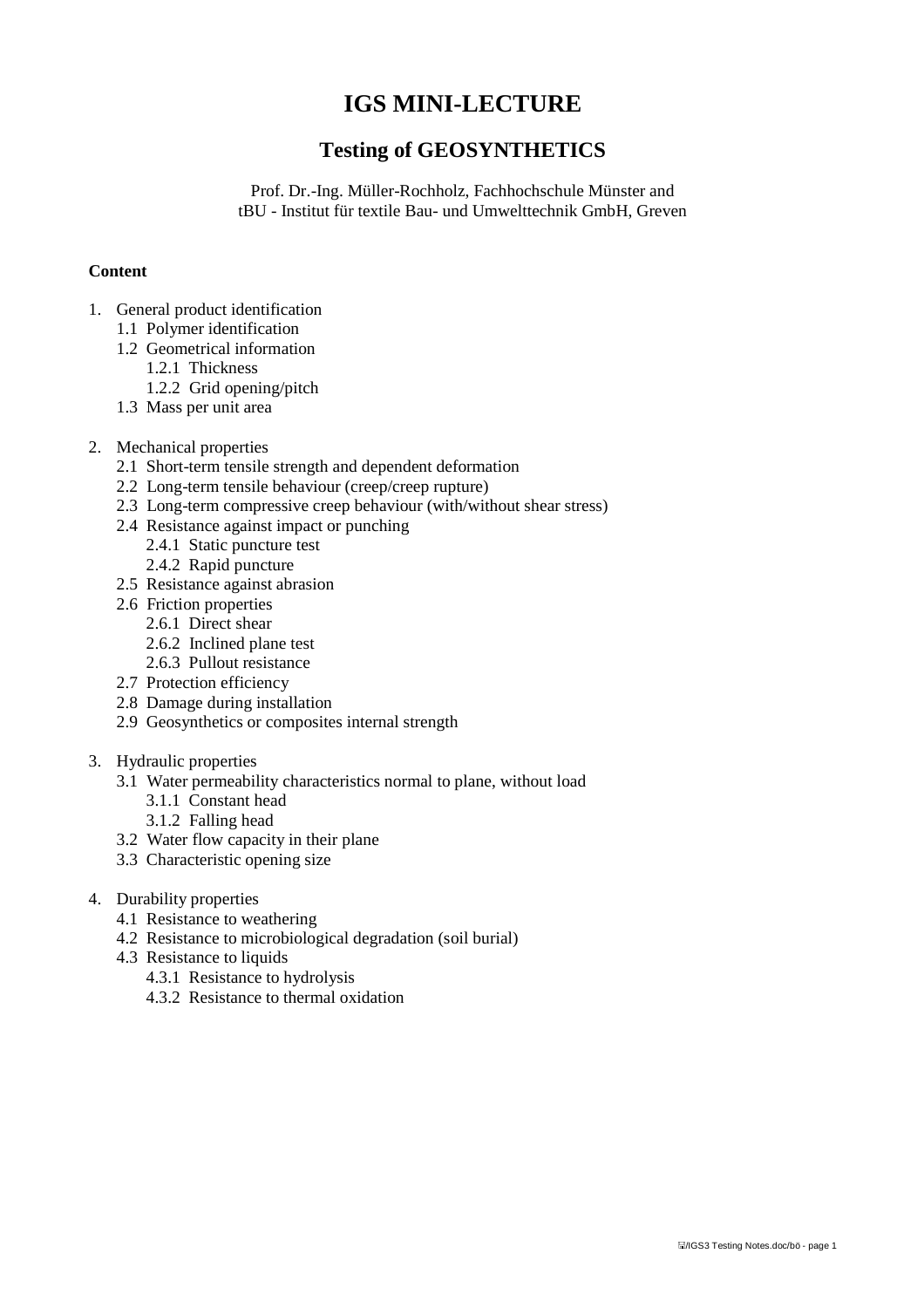### **1 General product identification**

#### **1.1 Polymer identification**

By means of a Differential Scanning Calorimetry (DSC) apparatus the crystal melting point of partially crystalline materials can be determined.



Schematic sketch of apparatus and result

A mass of ca 10 mg is needed, the result plot gives polymer main components (110 °C LDPE, 130 °C...140 °C HDPE, 150 °C...165 °C PP, 240 °C...260 °C PET). Mixtures of polymers and additives of partially crystalline polymers are to be detected from ca 1 % content.



DSC-curve of a polypropylen sample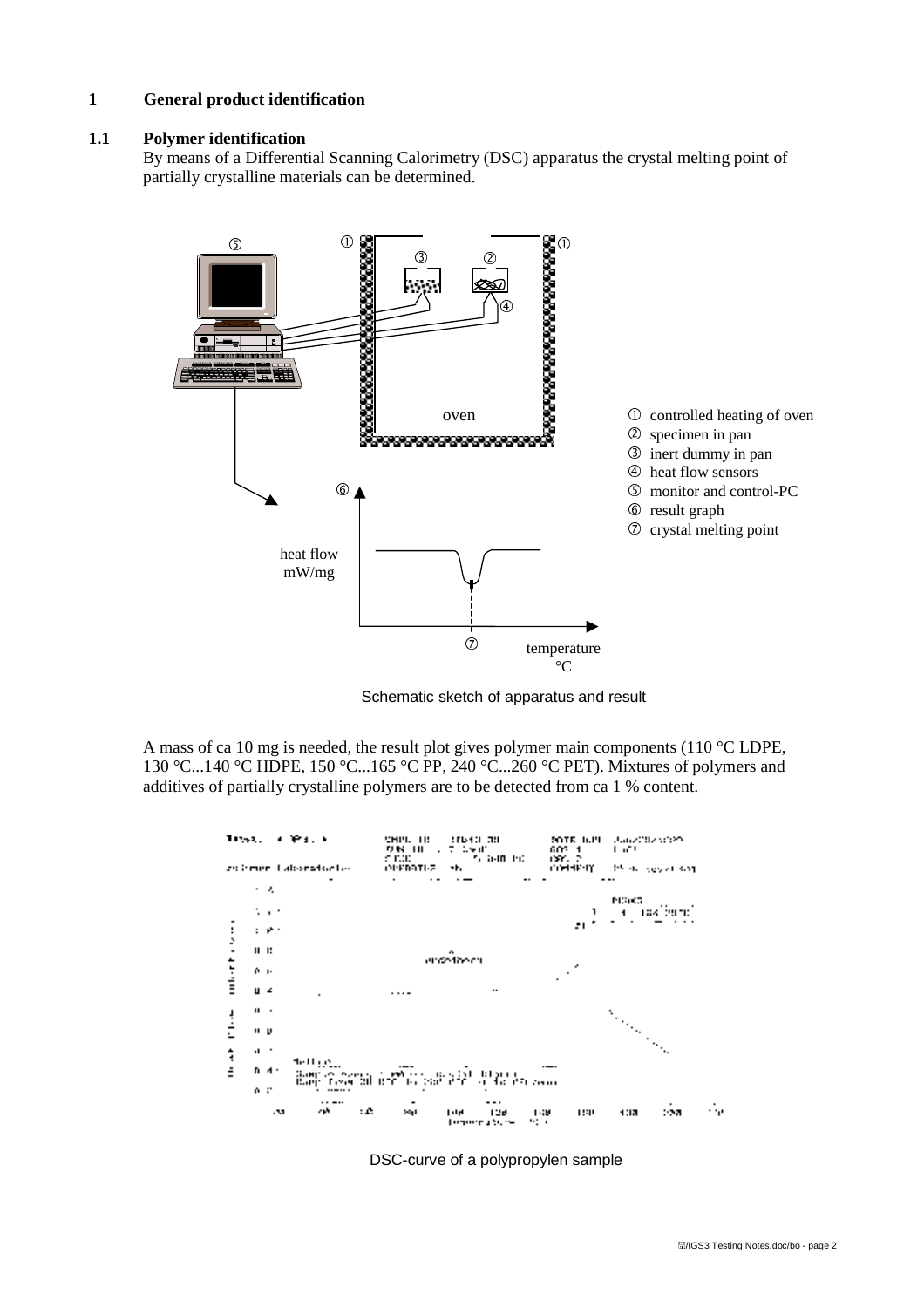#### **1.2 Geometrical Information**

#### 1.2.1 Thickness (ISO 9863; EN 964.95)

Thickness is of relevance for inplane water flow, filtration. It characterizes at identical mass per unit area the intensity of (mechanical) bonding. It is measured between plane metal plates at loads of 2, 20, 200 kPa; for product identification only the lowest stress is taken.



Measuring thickness at 2 kPa

The test is performed according to EN 964 part 1 for single layer products and differently according to part 2 for multilayer products.

#### 1.2.2 Grid opening/pitch

Take a length of close to 1 m with the same part of pitch (f.e. left corner of strand), count the pitches, measure exactly the length and calculate numbers of pitches per m N  $(m<sup>-1</sup>)$ .

$$
N = \frac{\text{counted^{i}}{\text{measured length X}}}{0.965 \text{ m}} = 44.56 \text{ m}^{-1}
$$



(This value is used for tensile tests results calculation). Measure width of strands and calculate opening size of the geogrid

$$
\lambda = \text{length of one pitch} = \frac{1}{N} \qquad \text{f.e. } \lambda = \frac{1000 \text{ mm}}{44.56} = 22.4 \text{ mm}
$$

Grid opening  $=\lambda$  - width of strand (e.g. 7.4 mm) f.e. grid opening  $= 22.4 - 7.4 = 15$  mm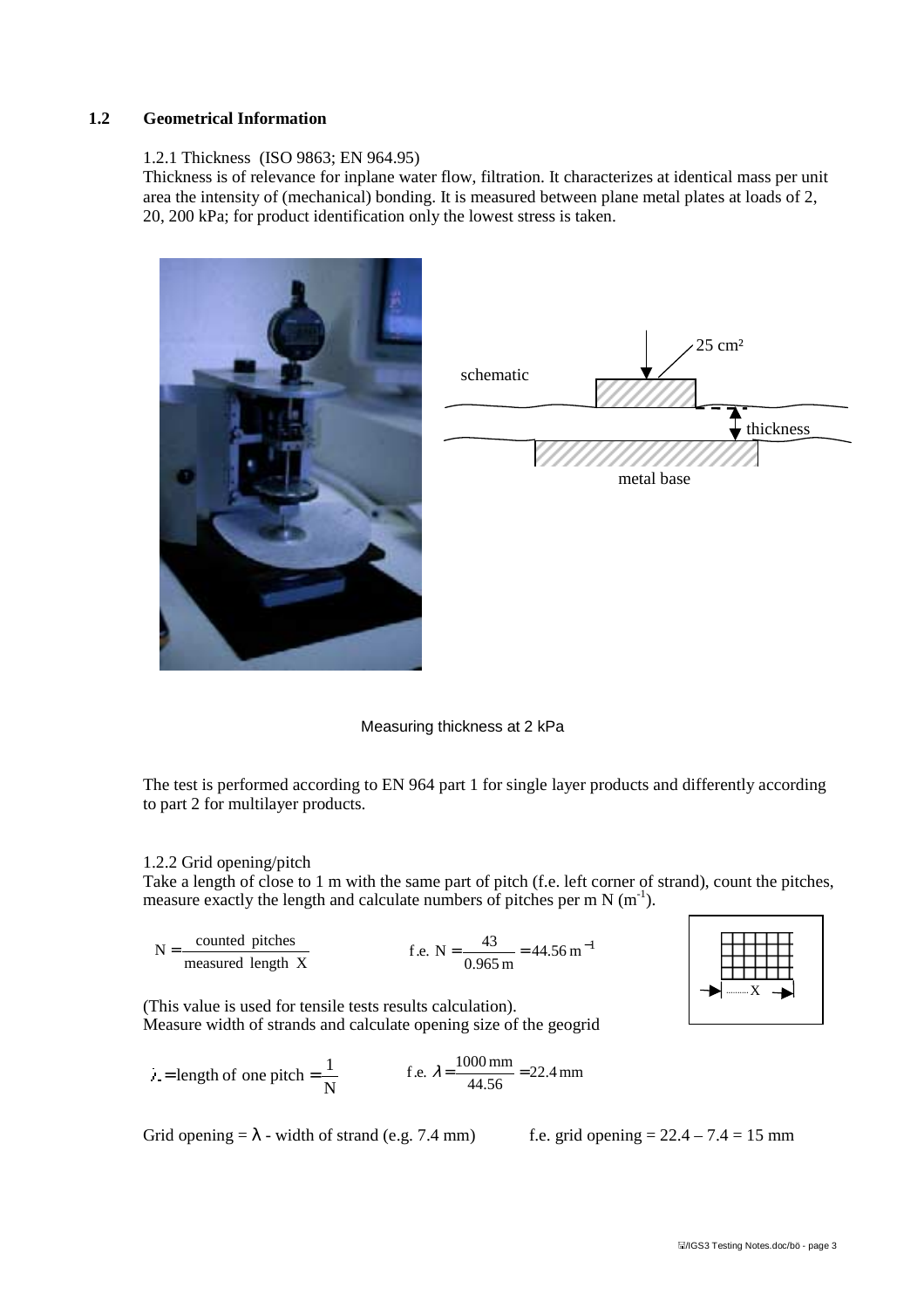### **1.3 Mass per unit area (mua) (ISO 9864; EN 965 : 1995)**

The mass per unit area is one of the most often used characteristic value, giving the price creating mass of the raw material.



 $mua = 123.4$  g/m<sup>2</sup>

Schematic sketch of measuring device

Specimen are cut preferably with circular cutter (number depending on size; minimum 3, for 100 cm<sup>2</sup> take 10 specimen) and then weighed exactly. mua is then calculated.



Sampling Measuring mua

area of specimen in m²  $mua = \frac{mass\ of\ specimen\ in\ g}{\frac{1}{2}}$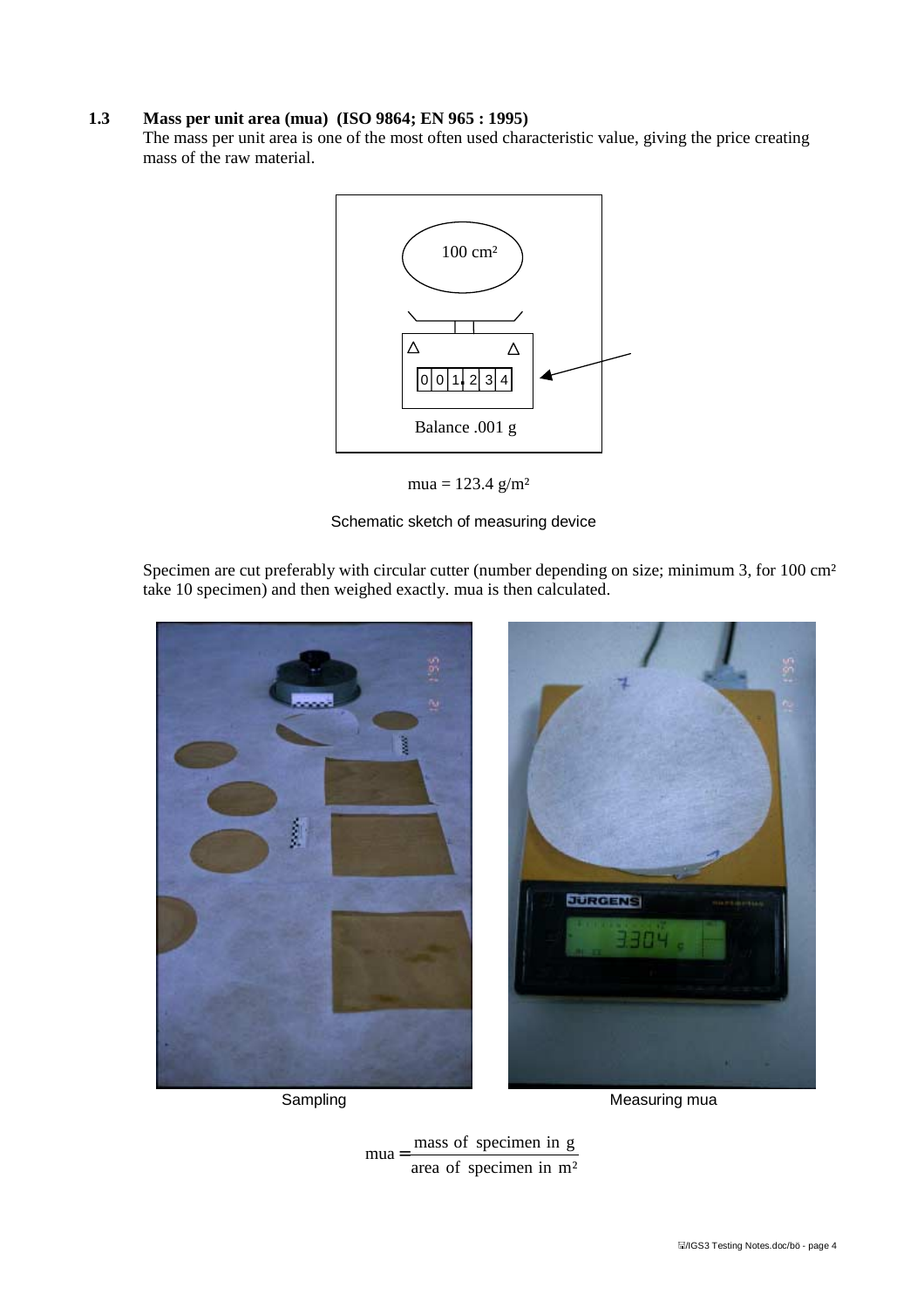### **2 Mechanical properties**

**2.1 Short-term tensile strength and dependent deformation (standards see table below)** Tensile strength or maximum force  $\overline{F}_m$  is measured according to different standards on different specimen. Strain rates are of remarkable influence for some polymers and also different real clamping problems arise for high strength grids of polyester-yarns or Aramide yarns.





Testing machine with video-extensometer Capstain clamp for geogrid with laser-extensometer

| <b>Standard</b>     | specimen $^{\prime\prime}$ | strainrate/X-head            |
|---------------------|----------------------------|------------------------------|
| EN ISO 10319 : 1996 | $200 \times 200$           | $20\%$ /min                  |
| ISO 5081            | 50 x 300                   | variable f $(\varepsilon_n)$ |
| ASTM D 4 595        | $200 \times 200$           | $10\% / min$                 |

 $^{1)}$  in mm



100 mm/min



**ISO 9073**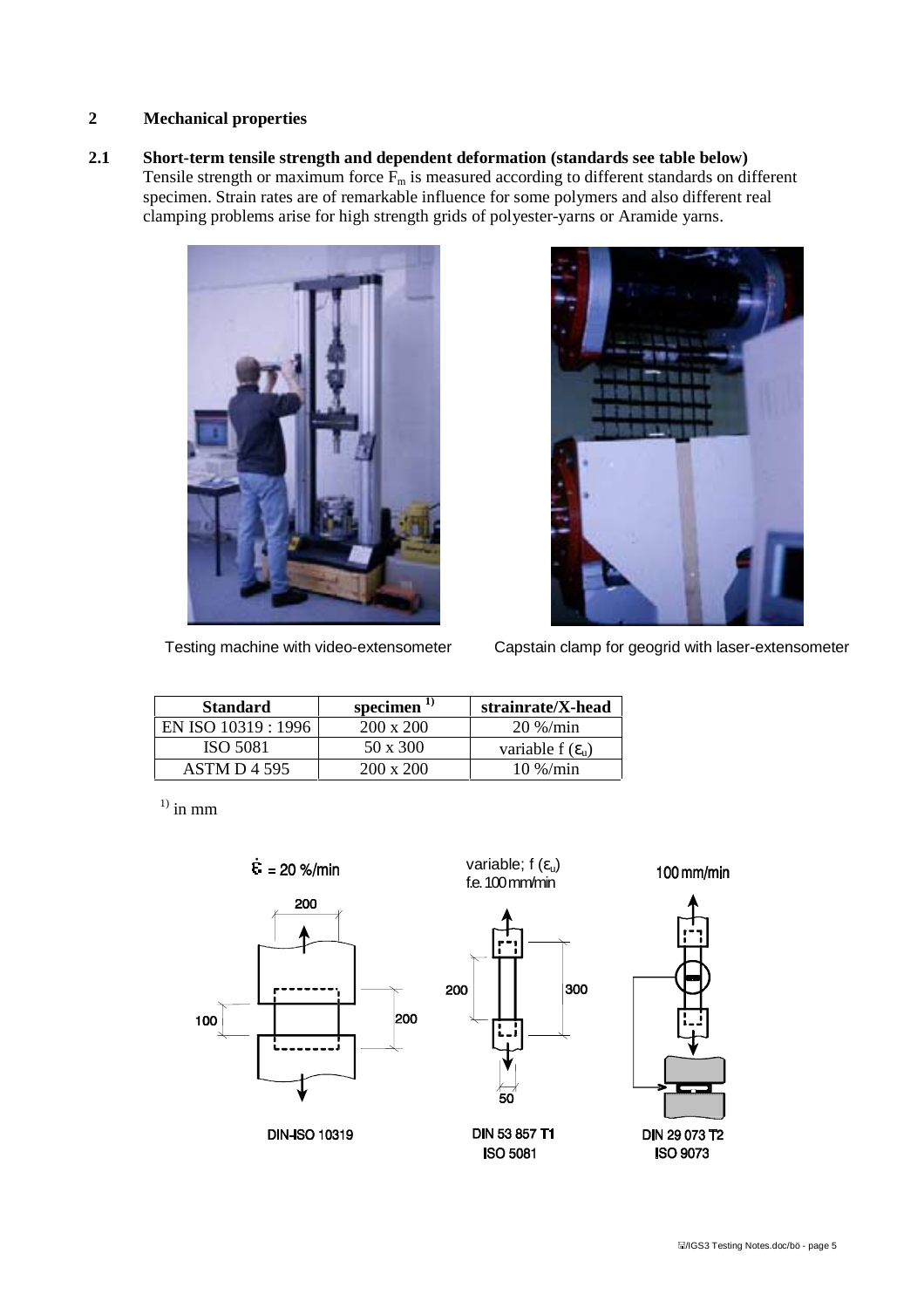The tensile test is the basis of characteristic values of strength for reinforcement and mandatory EUrequired value for most applications. Deformation measurement should be a strain measurement on the specimen by means of non contact laser or video optical systems. For accurate measurement of low strains under 1 % clip on gages may be used. Cross head travel gives no accurate values of materials strain, but may be used for production monitoring. Typical behaviour of geosynthetics is shown in the figure with maximum Force  $F_m$  and strain at maximum Force (ultimate)  $\varepsilon_u$ .



Force-strain behaviour of geosynthetics

### **2.2 Tensile creep and creep rupture (EN ISO 13431 : 1996)**

Tensile creep tests give information on time-dependent deformation at constant load. Creep rupture tests give time until failure at constant load. A deformation measurement is not necessary for creep rupture curves. Loads for creep testing are most often dead weights, often enlarged by lever arms. A typical arrangement is shown.





Creep test rigs **Multiple creep rupture rigs in temperature chamber**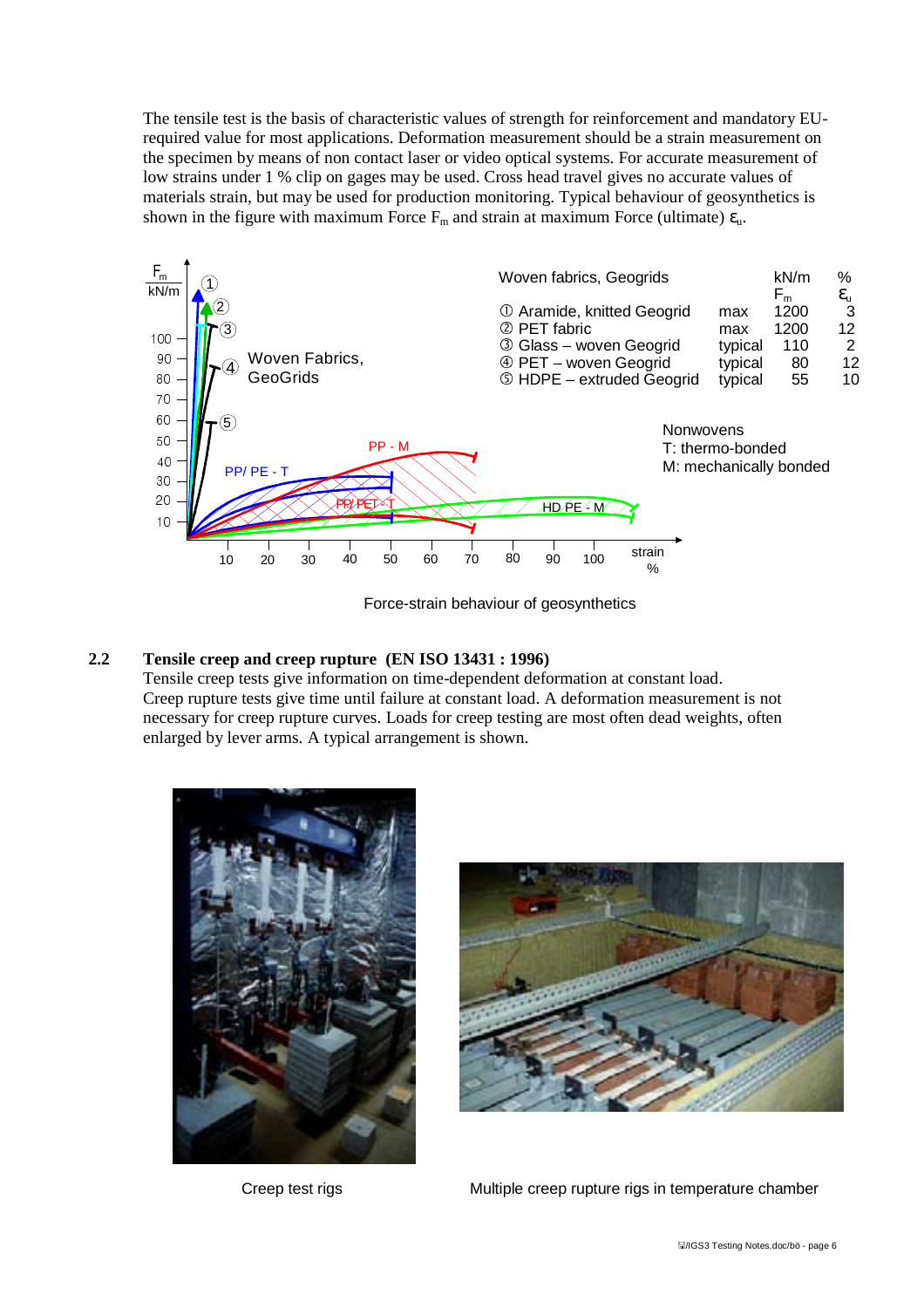Deformation measurement may be performed by permanent monitoring (LVDT's) or interruptedly by optical or mechanical systems. EN-ISO creep tests require 1000 h testing, for creep rupture extrapolation to long-term (30, 60, 120 years) a test duration greater 10000 h is necessary. Results are plotted for creep as linear deformation vs log time, for creep rupture lin or log stress grade vs log time. Typical curves are shown.



From creep curves at different stress grades isochronous stress strain curves may be derived for calculation of structure's deformation at a given time.



The creep behaviour of geosynthetics depends mainly on the polymer used and how the base materials (yarns, tapes) are treated thermomechanically.

#### **2.3 Compressive behaviour (EN ISO 13432)**

Compressive behaviour describes the deformation of geosynthetics (mainly for drainage applications) depending on stress (normal and shear) and time. Typical curves are shown below, where some types of drainage core materials (cuspated or columnar) show geometric (i. e. sudden collaps) failure. Decreasing thickness of the materials leads to decreasing waterflow in the plane (see 3.1).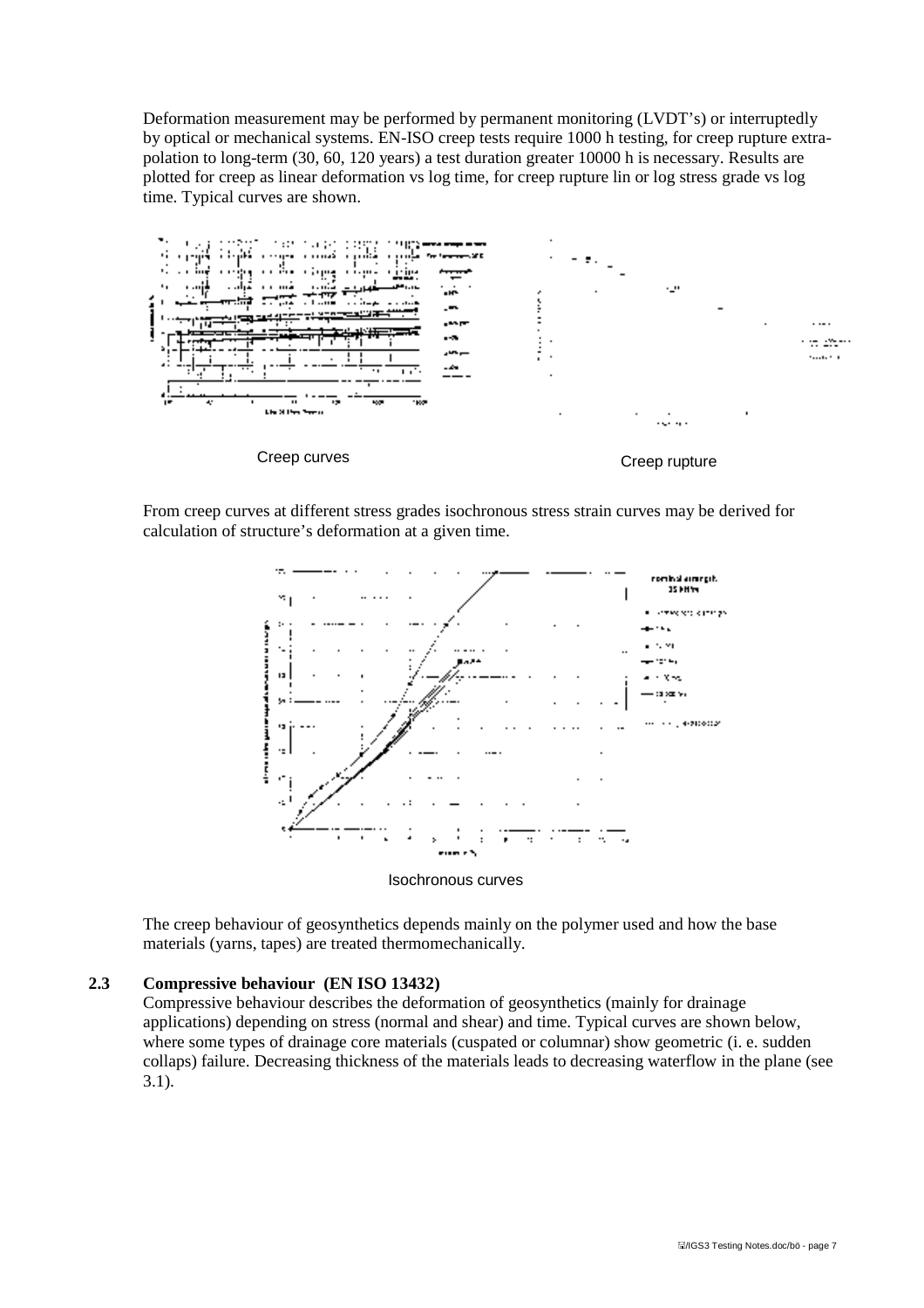

Compressive creep random wire drainage product



Compressive creep cuspated film drainage product



Creep under normal and shear stress cuspated film drainage product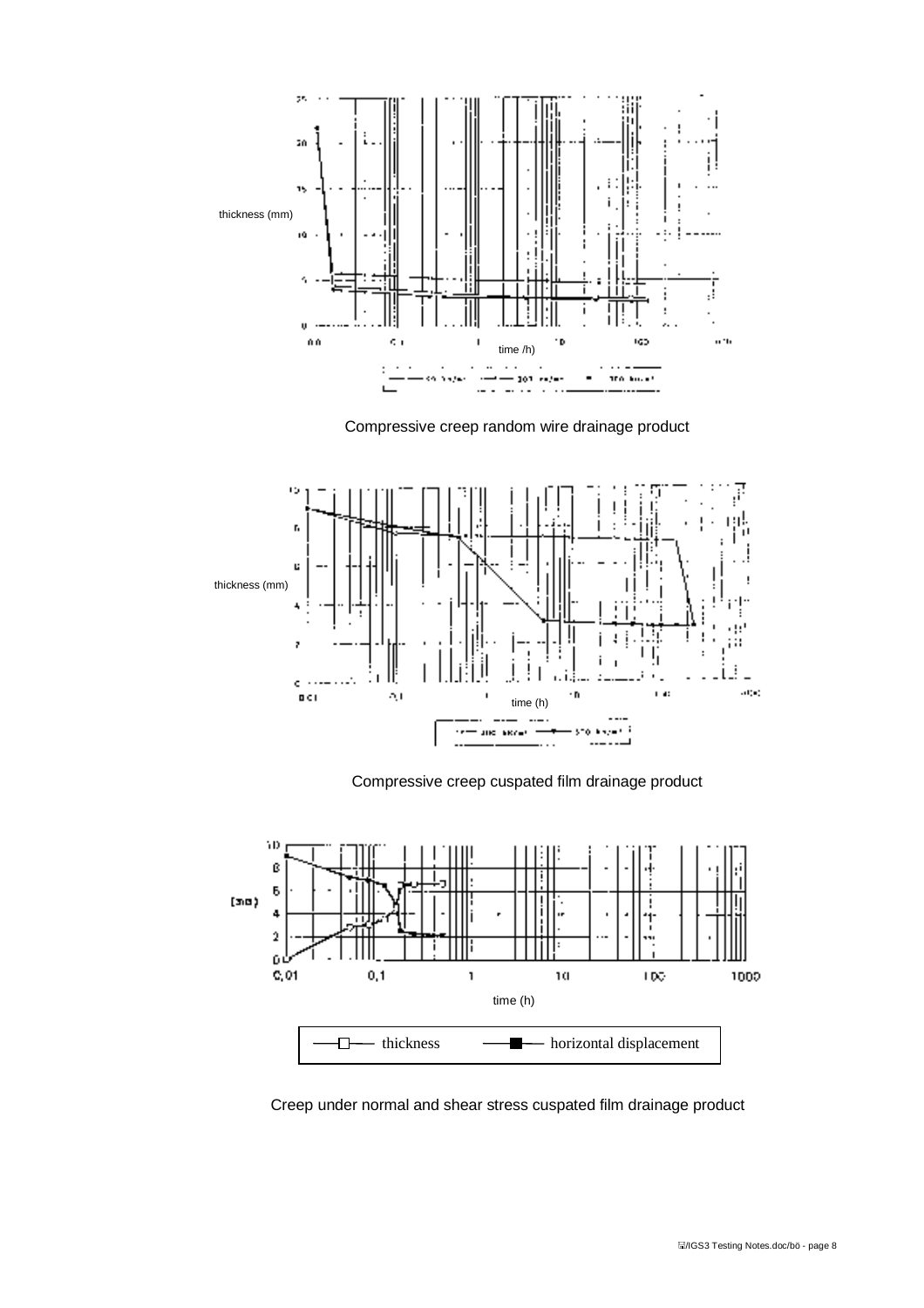### **2.4 Resistance against puncture**

Mineral cover material is dropped during installation of geosynthetics on the fabric, than spread and compacted by vibration and heavy static loads. During these construction elements mineral material shall not puncture the geosynthetic applied as separator or filter. Different tests reflect the different elements.

### 2.4.1 Static puncture test

### 2.4.1.1 CBR (EN ISO 12236 : 1996)

As elements of a soil mechanical test apparatus (California bearing ratio = CBR) are used, this test is named CBR-test.







CBR-device in testing machine Inserting specimen in hydraulic CBR-clamps

A plunger of 50 mm diameter is moved with a speed of  $50 \pm 10$  mm onto and through the fixed specimen recording force and displacement. The test is widely used for nonwovens, it is not applicable to grids, it may be used for geomembranes.



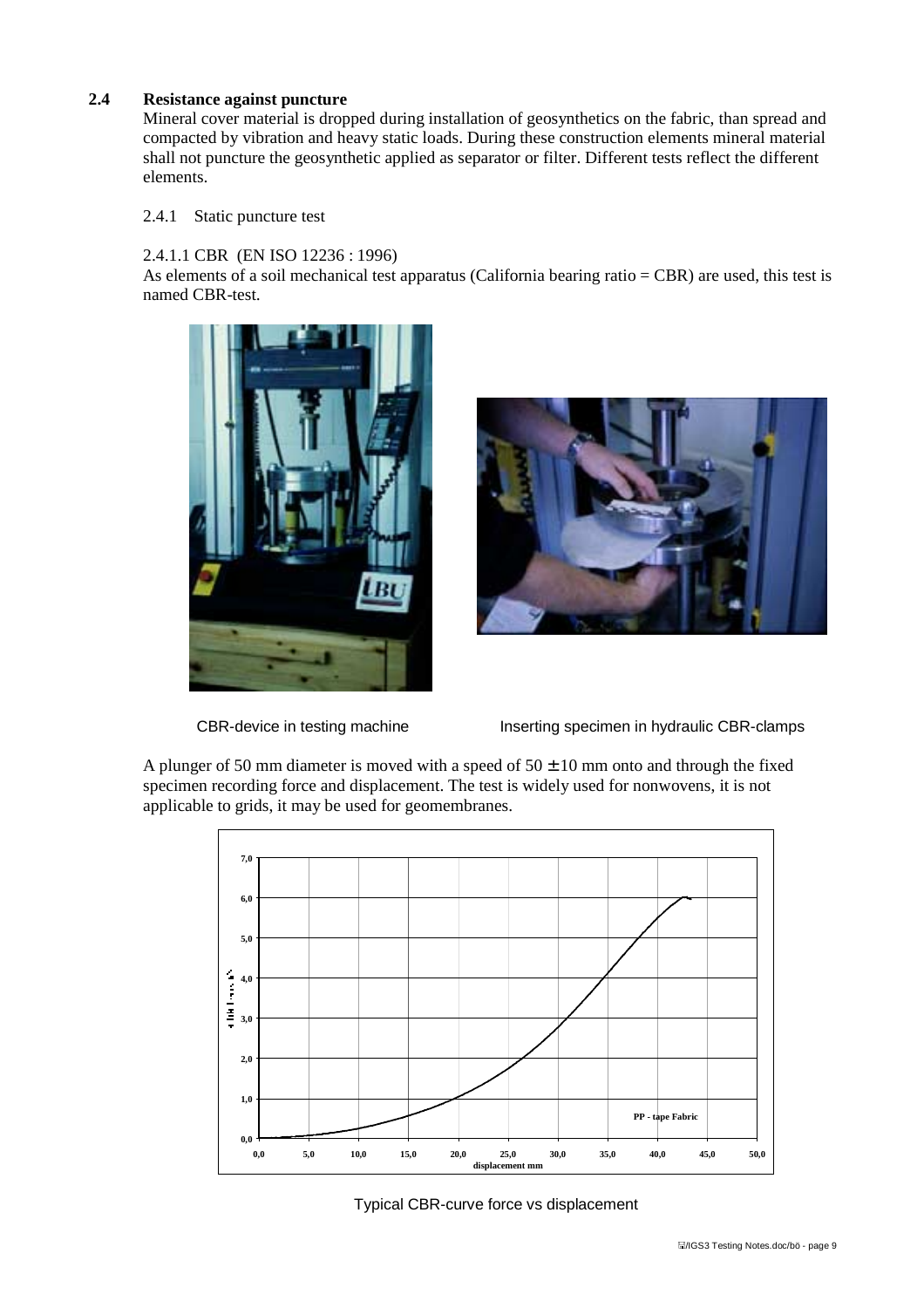### 2.4.1.2 Pyramid puncture (ASTM 5494-93)

A pyramid shaped loading piston is pressed with a speed of  $50 \pm 10$  mm on a specimen on soft or hard subbase. Puncturing closes an electric circuit and gives force and displacement for puncture resistance.







Detail of apparatus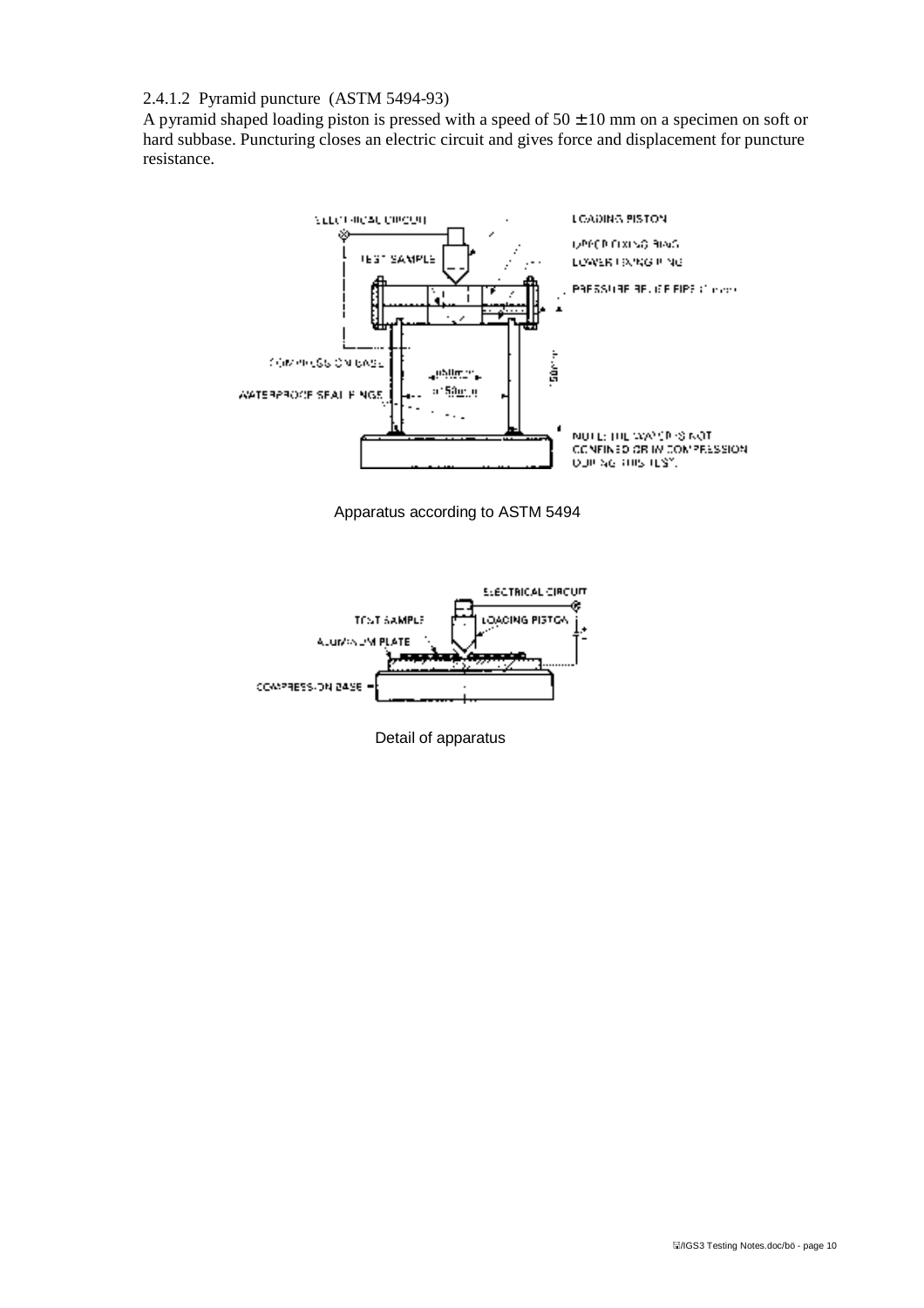### 2.4.2 Rapid puncture (ISO 13433, EN 918 : 1995)

#### 2.4.2.1 Cone drop test

A steel cone of 500 g with defined angle and sharpness is dropped from 500 mm above the specimen and caught if there is elastic back motion.





IJ

1 top to suit release mechanism and length 2 tip radius  $(1 \pm 0.1 \text{ mm})$ 

- 
- 
- 8 levelling screws
- Note: This diagram is not to scale.

Typical cone drop framework and safety screen Cone and guide rod

The diameter of a hole created is measured by means of aluminium cone of defined weight (500 g) and smaller angle with metering scale in mm.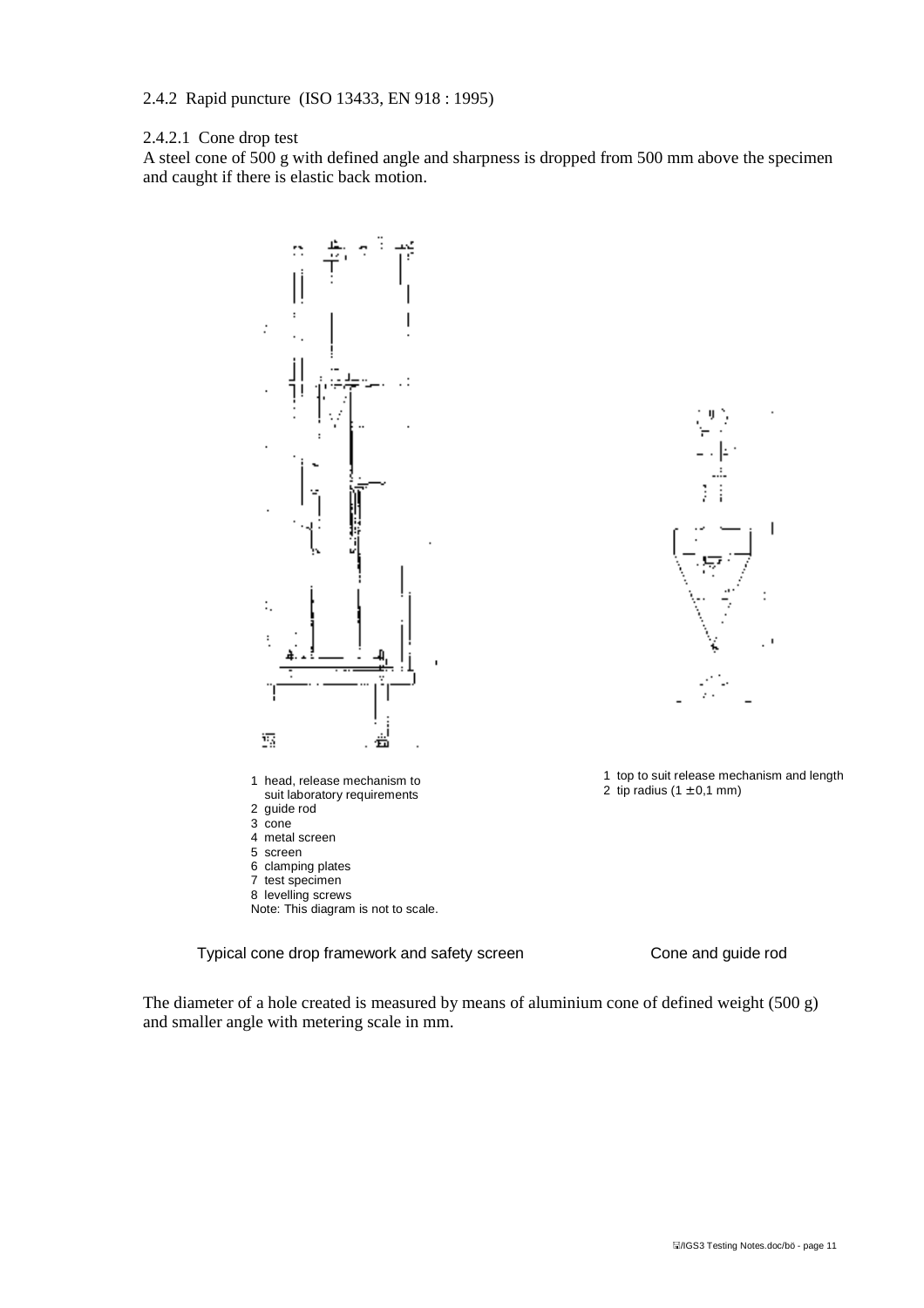

Measurement cone for cone drop test

2.4.2.2 Impact test (index: CEN TC 189 WI 14; ISO 13428 draft)

Protection materials are tested by dropping a round shaped drop weight on a specimen placed on a lead platen on a defined mass subbase. The impression in the lead and the status of the specimen are recorded.

Lighter round shaped drop weights are used for liner materials. The deformation of a metal sheet under the tested material gives quantitative results.



Drop weight, lead platen, specimen under ring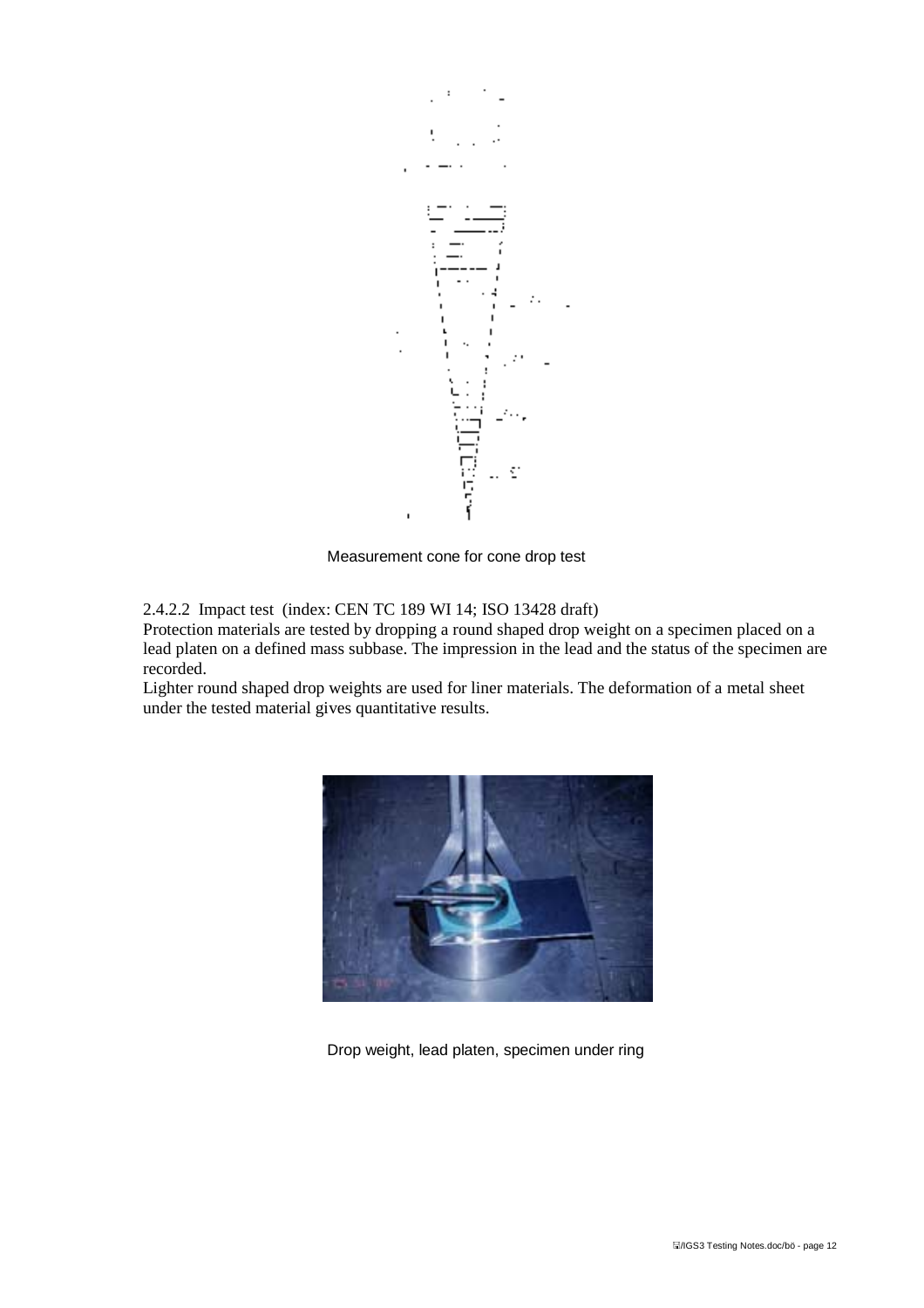

Scheme of testing apparatus (draft European Standard)

 $\ddot{\phantom{a}}$ 

2.4.2.3 Impact test (performance: BAW)

A heavy drop weight (67.5 kg) is dropped from 2 m height on the geosynthetic placed on sand and fixed in a ring. The result is a "penetration yes or no" decision.





Scheme Result of drop tests – no penetration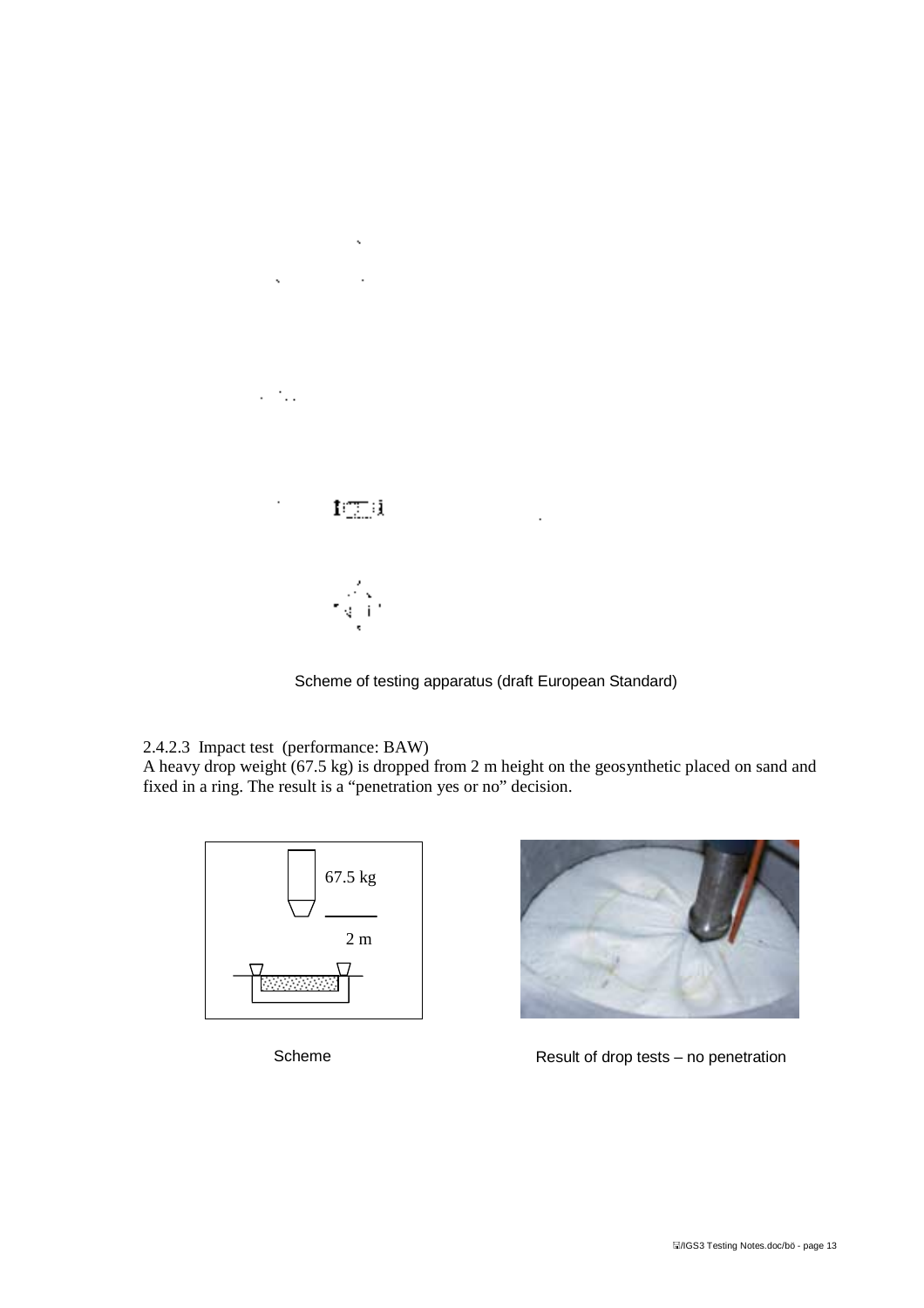### **2.5 Resistance against abrasion (EN ISO 13427 : 1995)**

Emery cloth of a defined gradation is moved linearly along the specimen. After 750 cycles the specimen may be tested on tensile or hydraulic properties.



Example of testing apparatus with sliding block



Specimen before test Specimen after abrasion test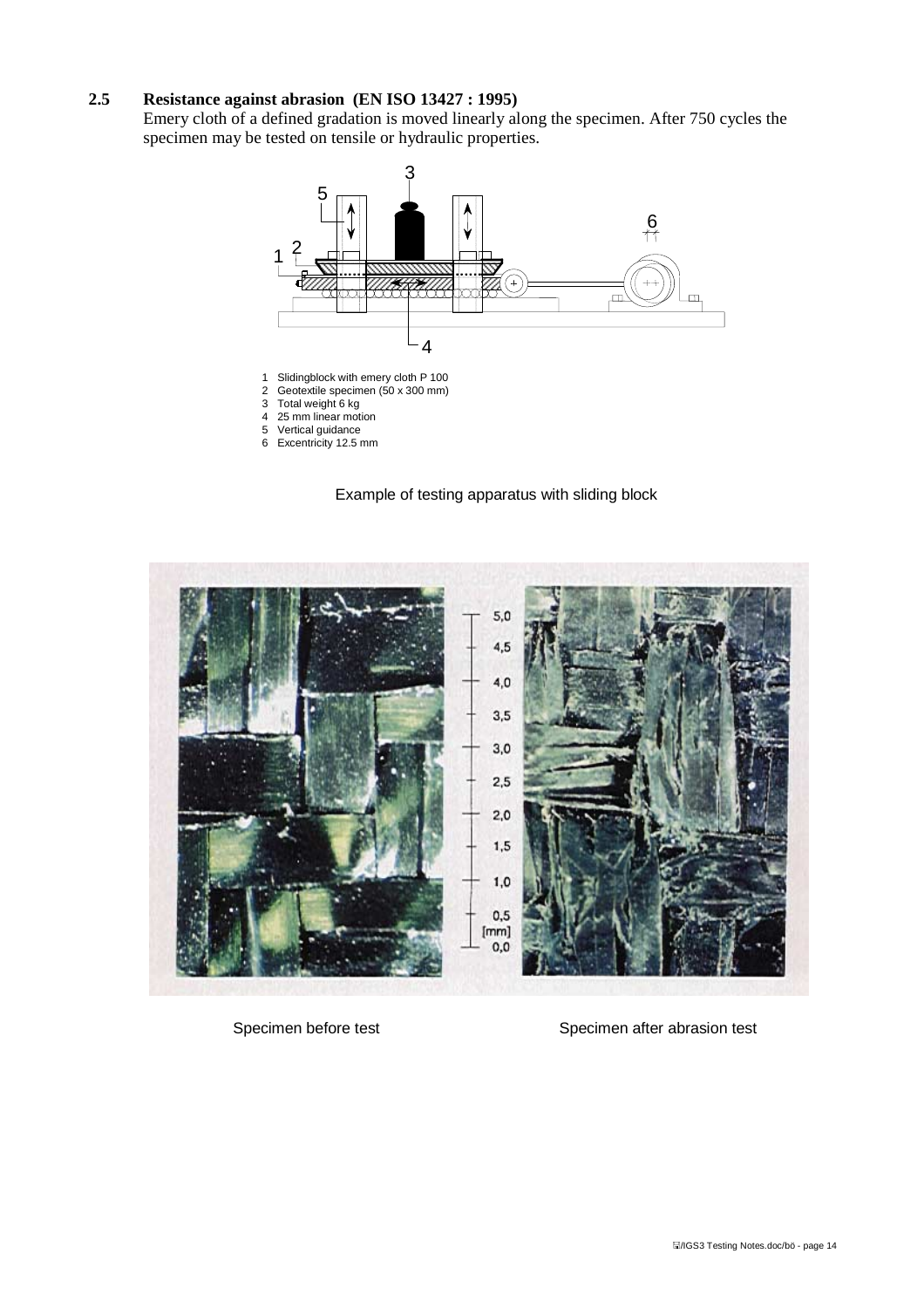

Force vs displacement of abraded (lower lines) to pristine product (upper line)

#### **2.6 Friction properties (EN ISO 12957 : 1998)**

Reinforcing geosynthetics get their tensile load by transferring stresses from the soil to the fabric via friction. The friction ratio to normal stresses is mainly expressed – as common in soil mechanics – as angle of friction. Low normal stresses may be tested by inclined plane test (2.6.2) and higher normal stresses by direct shear ("shear box test" 2.6.1) or by pulling the geosynthetic out of soil (2.6.3).

#### 2.6.1 Direct shear (EN ISO 12957-1)

The friction partners are placed one in an upper box, the other in the lower box. The lower box is moved in displacement control (index testing: 1 mm/min) while recording force and displacement. The results for some normal stresses (50, 100, 150 kPa) are plotted, the value of friction angle is



Scheme of shearbox test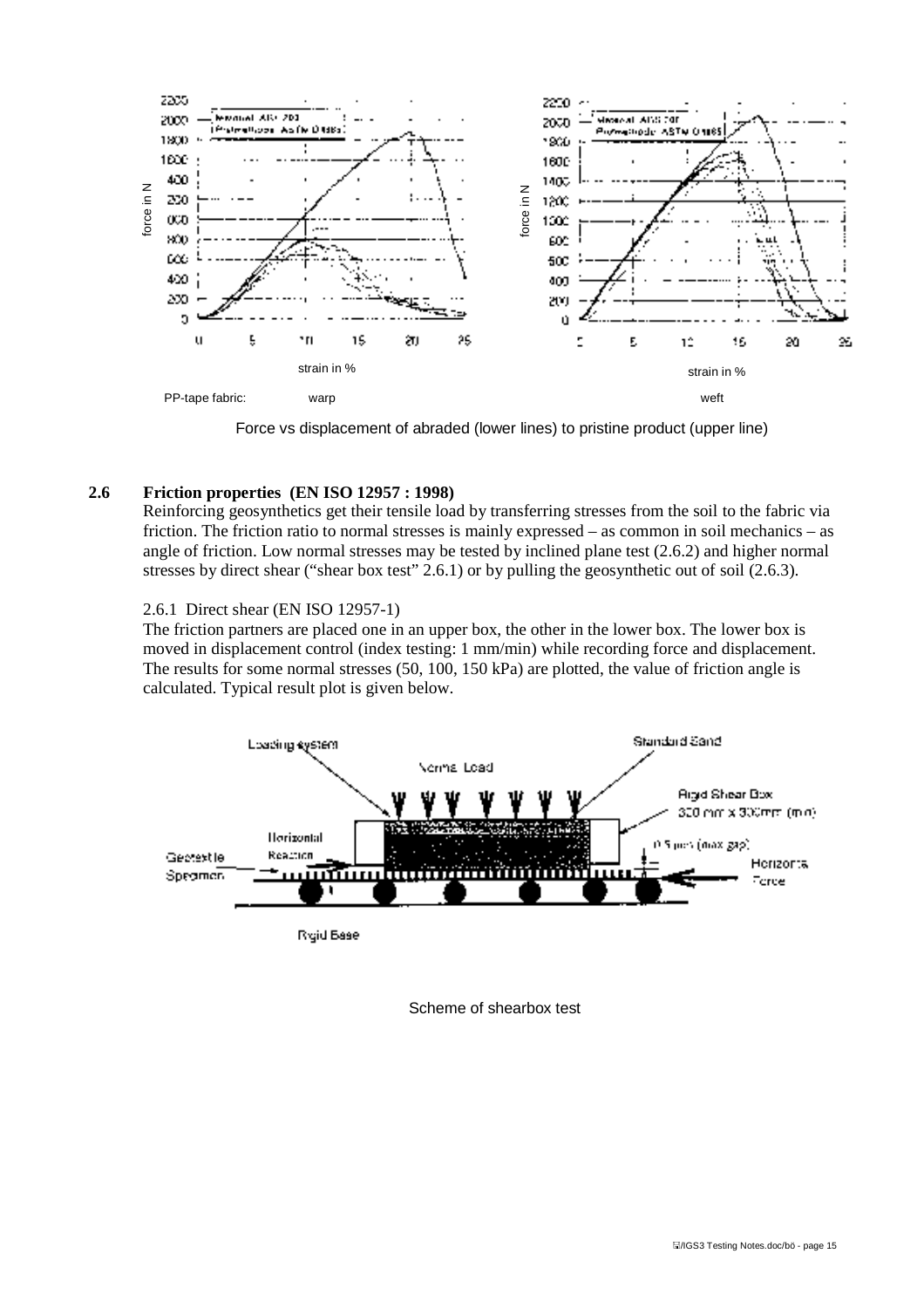

Horizontal force vs shear displacement

2.6.2 Inclined plane test (EN ISO 12957-2)

The friction partners to be tested (geomembrane/geosynthetic; geomembrane/soil; geosynthetic/soil) are set up on a inclinable steel table. Slip of materials and inclination are measured while lifting the table by 3 degrees/min. A movement of 50 mm stops the test and gives the angle of friction for the choosen materials combination. The normal stress must be recalculated for the angle resulting.



Inclined Plane Shear Test : Soil filled lower base



Typical graph inclined plane test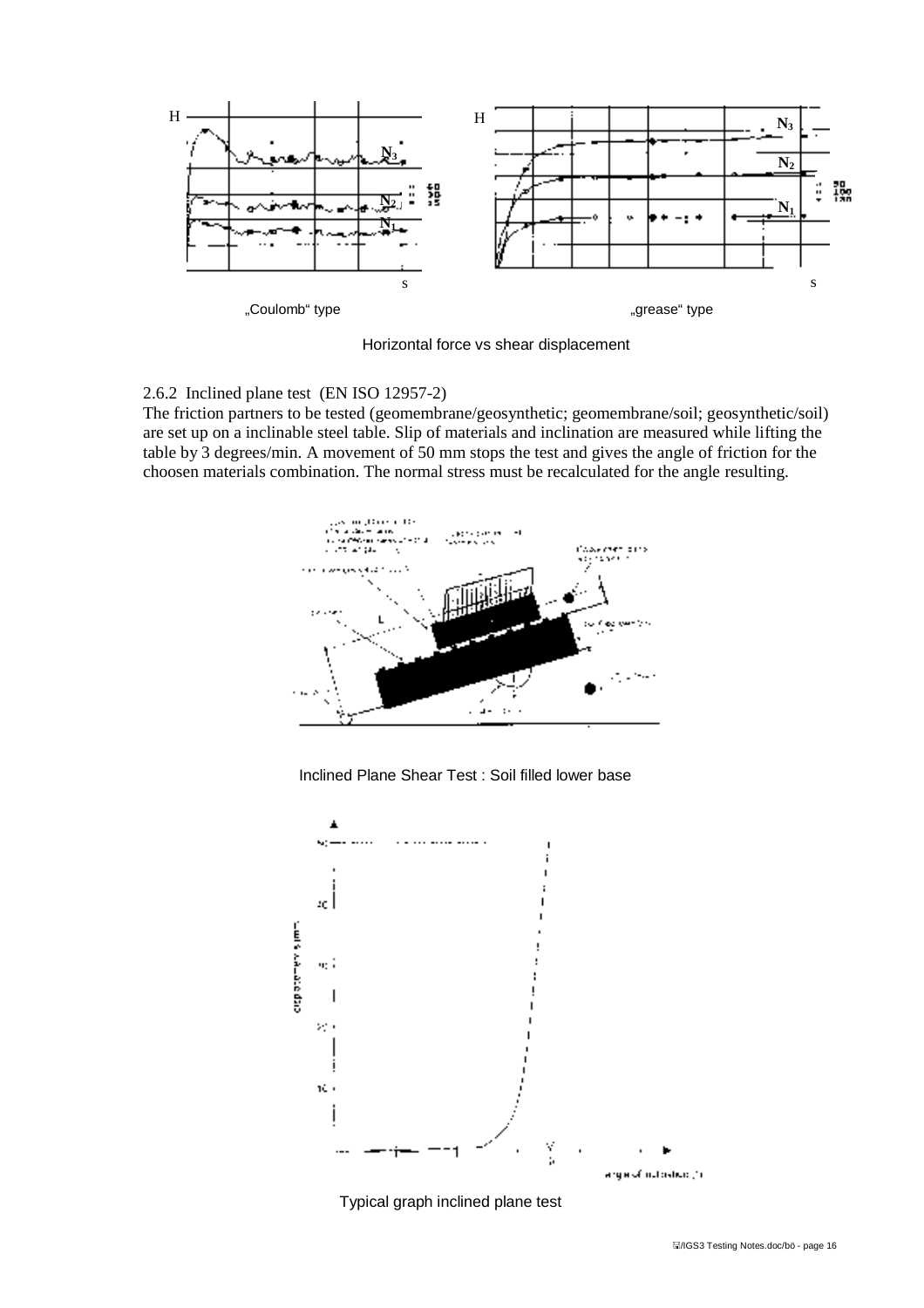### 2.6.3 Pullout resistance

A strip of the material (width depending on box width) is pulled out of a soil filled box, where the soil is loaded normal to the geosynthetic by pneumatic, hydraulic or deadweight means. Force and deformation are recorded for several points of the material inside the box. Force bypasses at the sleeve must be avoided.





Pullout Box





Pullout resistance versus percent strain of sections of pullout specimen during test

Results may be max force at rupture or slippage or plots of force vs deformation.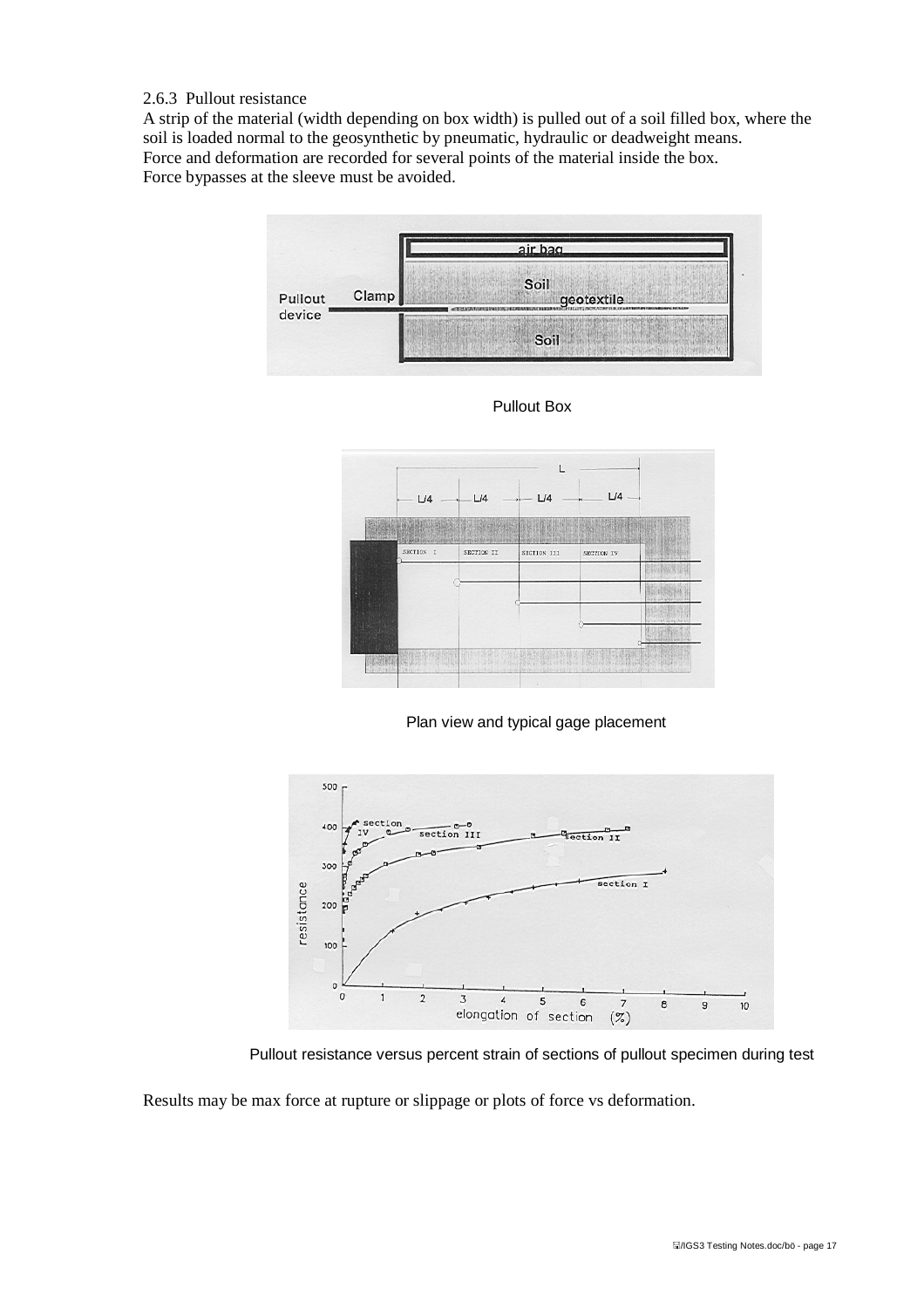### **2.7 Protection efficiency**

The ability of a geotextile to protect a geomembrane is quantified by a test based on german origin. The deformation of a lead platen loaded with nuts as a reproducible material placed on top of a elastomeric pad is calculated from depth and width of the indentations. A photo of glass spheres as load transfer material is given below.





Photo shows the indentations after a similar test (glass-spheres  $\varnothing$  22 mm instead of nuts M 16)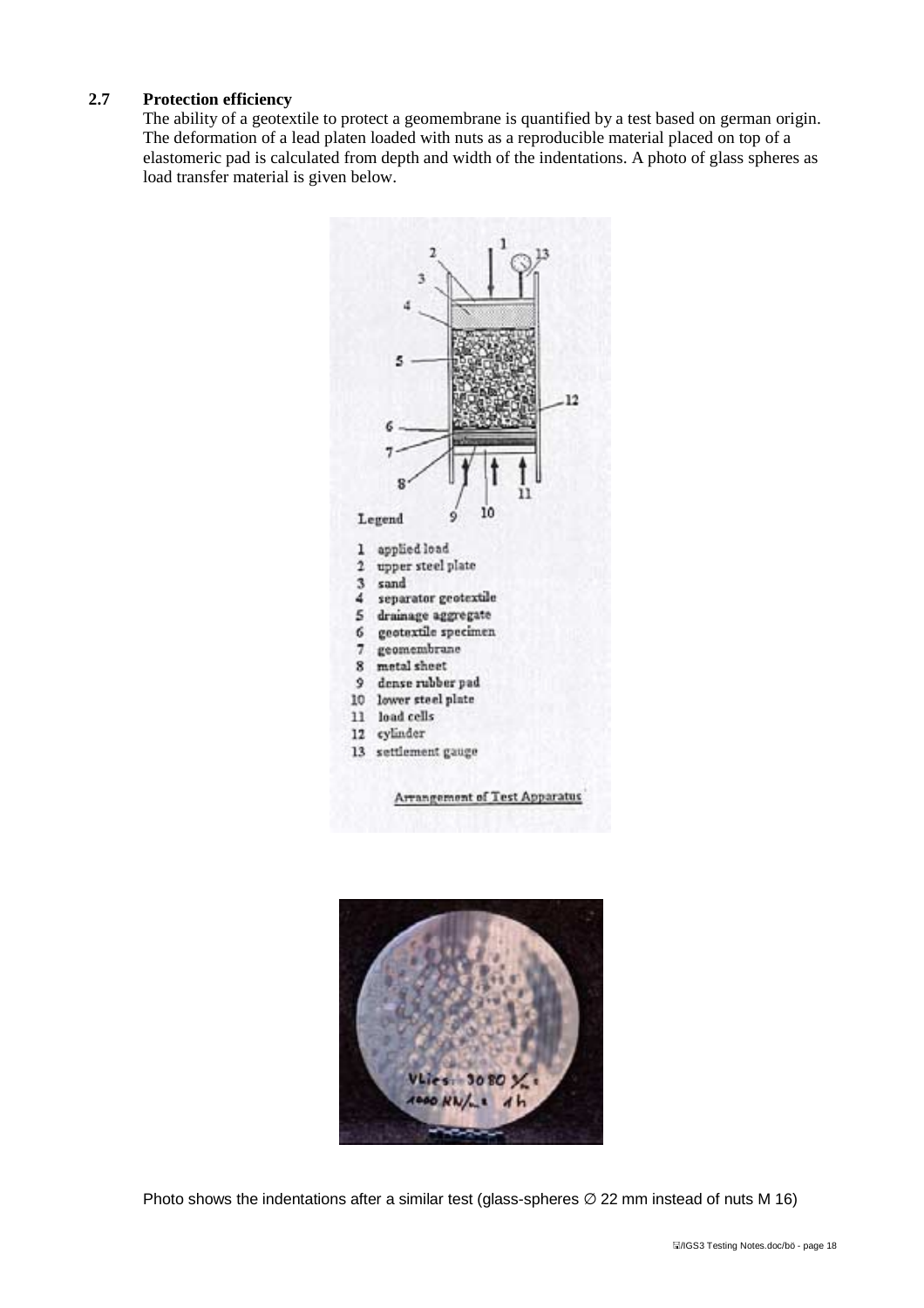### **2.8 Damage during installation (index) (ENV ISO 10722-1 : 1997)**

As the installation can be the most severe attack to geosynthetics during their service life, a estimation of the resistance is to be tested.



Plan on apparatus



Filling Corundum into upper box



Loading of assembly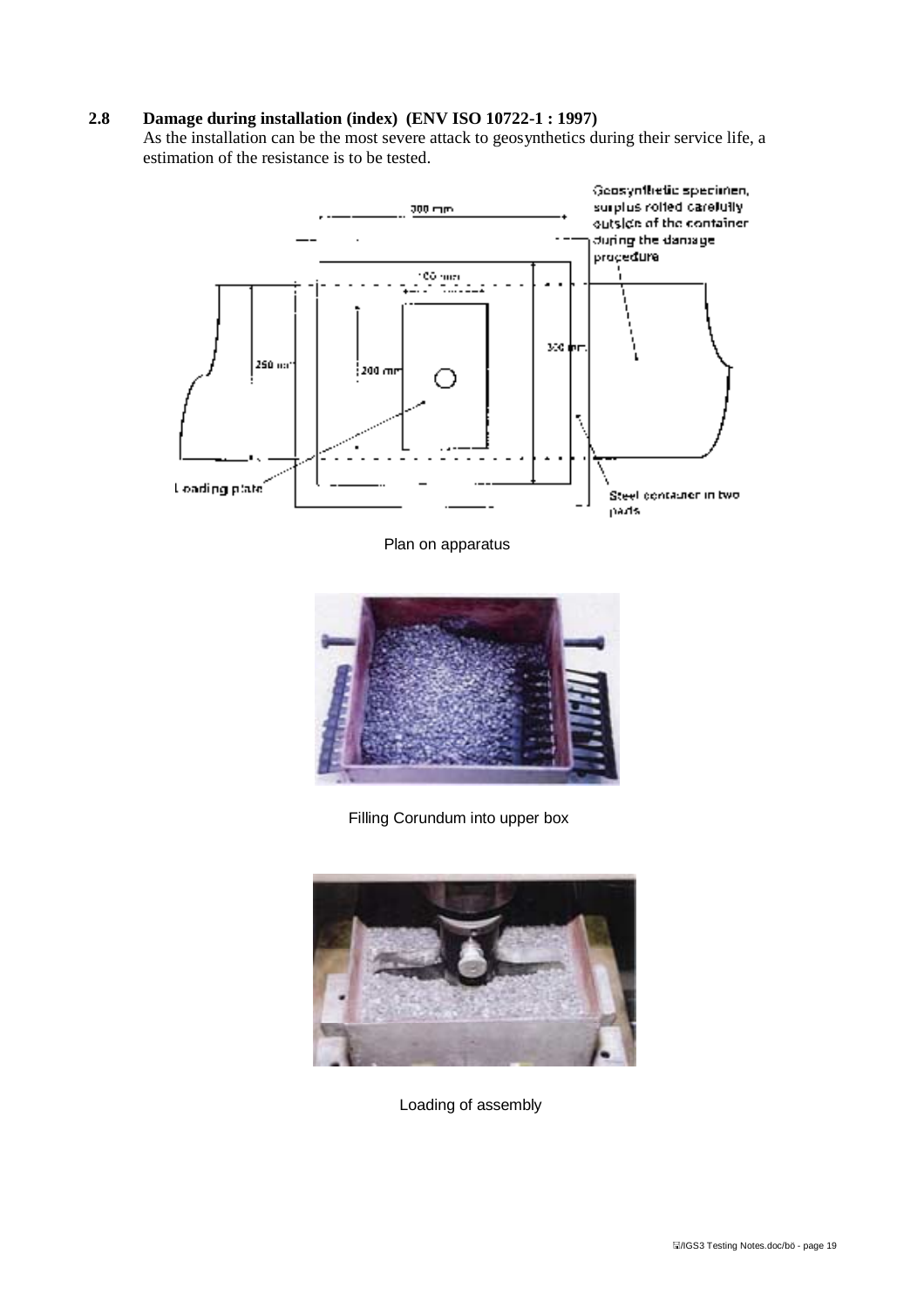The CEN-ISO standard applies a cyclic load on a platen (100 x 200) pressing via a layer of corundum aggregat the geosynthetic to be tested.

After 200 cycles between 5 kPa and 900 kPa maximum stress the specimen is exhumed and may be tested for reinforcement on residual strength, for filtration on hydraulic properties. A performance test requires the soil and fill of the site and the equipment to spread and compact the material. Results of the index-test are given below.



Material before (left) and after (right) damage test

#### **2.9 Geosynthetics or composites internal strength (EN ISO 13426-1)**

If a failure of internal junctions may cause failure of a structure, the strength of these junctions shall be tested. CEN WG 3 has 3 parts in progress.

2.9.1 Geocells The loading of a internal geocell-connection may be of a tensile shear type

a peeling type a splitting type

or of combinations. A typical test scheme for split test is given:



The parts geocomposites and geogrids are in working group discussion.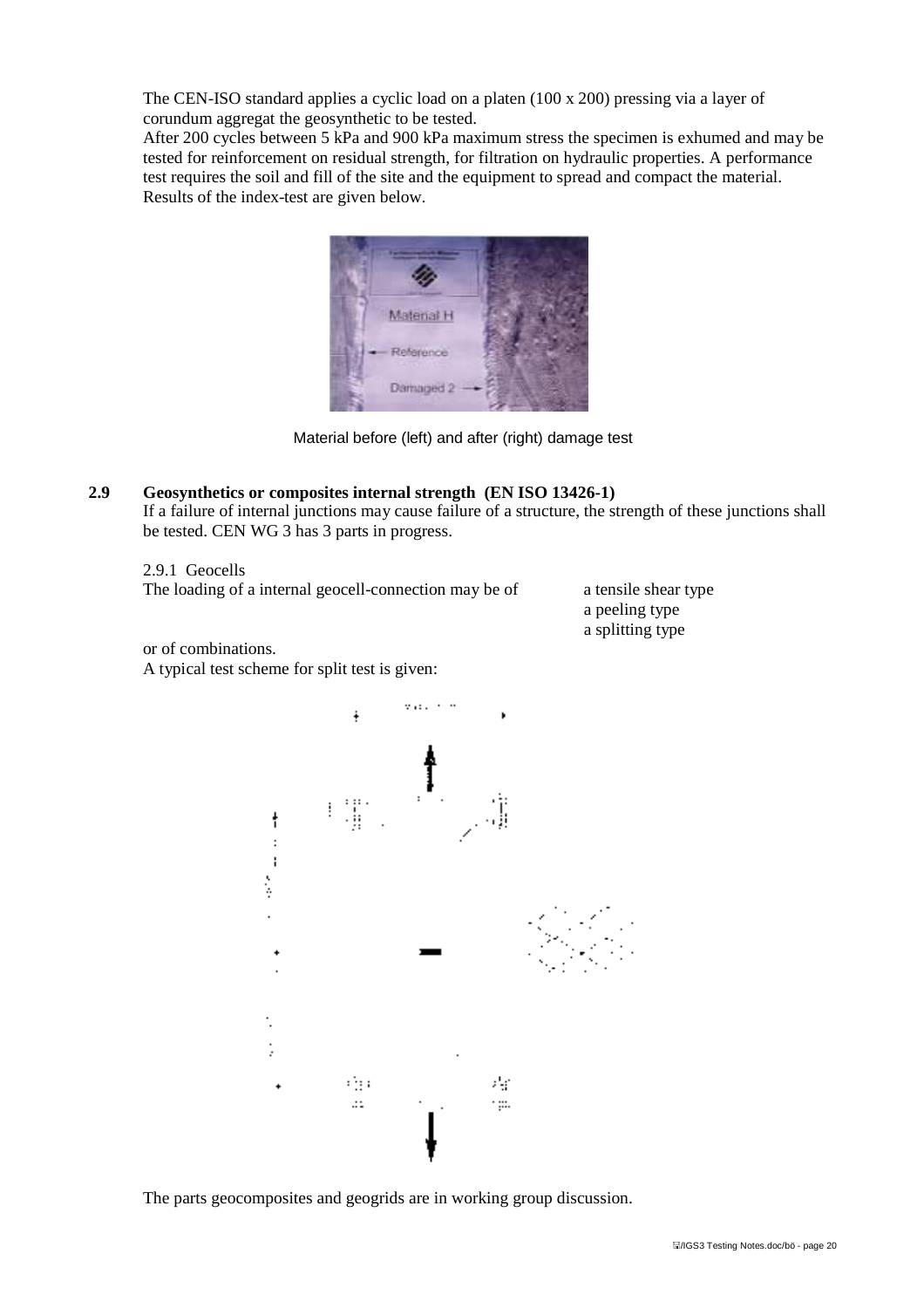### **3 Hydraulic properties**

**3.1 Water permeability characteristics normal to the plane, without load (EN ISO 11058 : 1999)** When geosynthetics are working as filters, water shall pass the filter and soil shall only pass in grain sizes to create a stable secondary filter in the contact soil zone.

The water flow may be determined at stationary (time independent) conditions i.e. constant flow at constant water head or at instationary conditions, i.e. "falling head".

#### 3.1.1 Constant head

De-aired water passes the specimen charged with normal stresses from top to bottom (multilayer specimen of 20...40 mm are used), flow vs time is measured and expressed as a  $k_y$  ( $k_n$ )-factor.



Examples of apparatus for the constant head method

In Darcy's equation  $v = k_v \cdot i$ 

- $v = speed of flow (m/s)$
- $i =$  hydraulic gradient = head difference/specimen thickness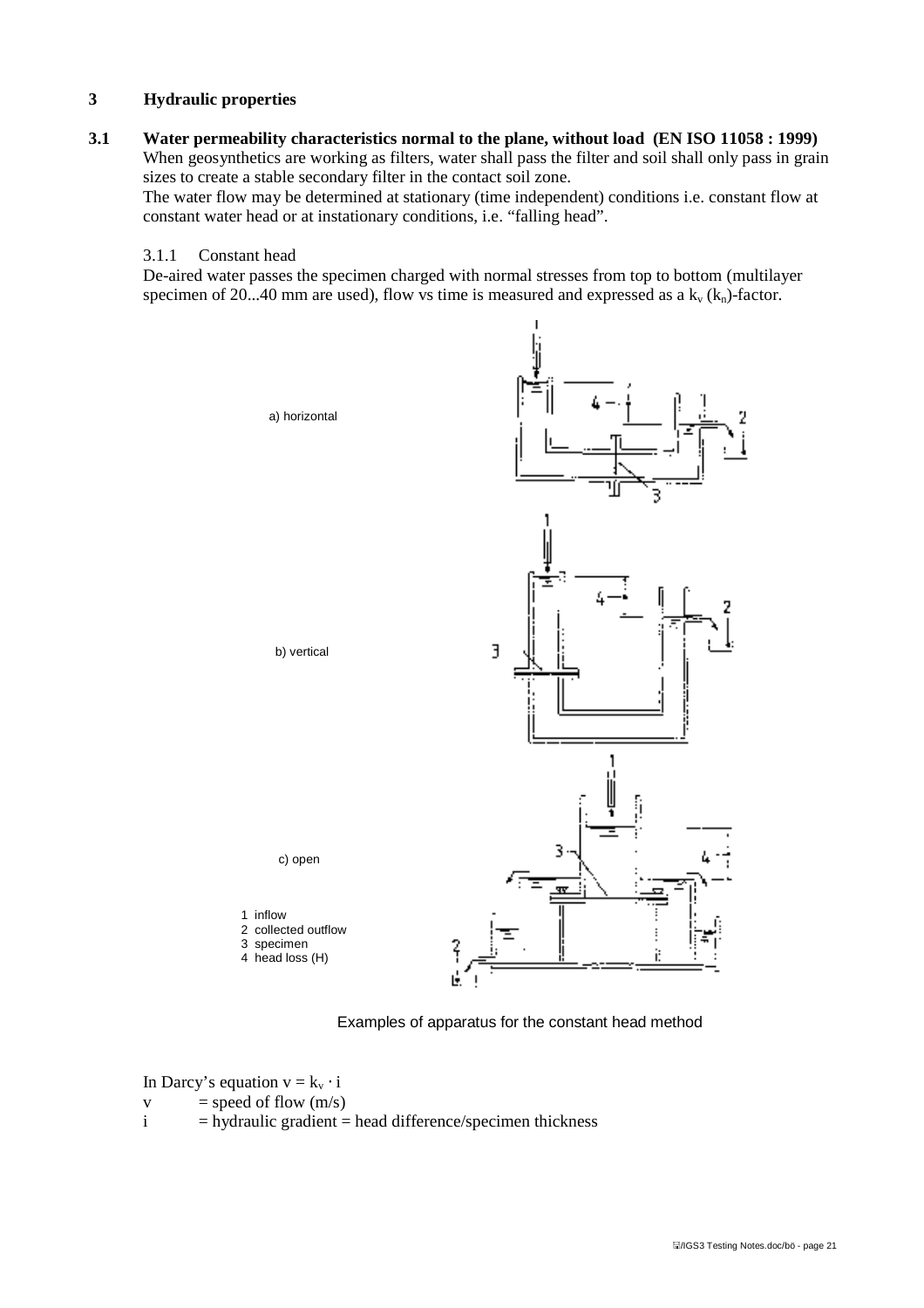#### 3.1.2 Falling head

The test is mostly done without normal stress on single layer specimen (e.g. contaminated, after soil contact). The test is faster, easier, cheeper.



- 1 analog recorder or computer
- 2 weighing cell<br>3 water level di
- 3 water level difference at the test start<br>4 release valve
- 4 release valve<br>5 specimen
- 5 specimen
- 6 support grid<br>7 main valve
- 7 main valve<br>8 flexible con
- flexible connection tube
- 9 fixed connection tube
- 10 pressure gauge

Examples of apparatus for the falling head method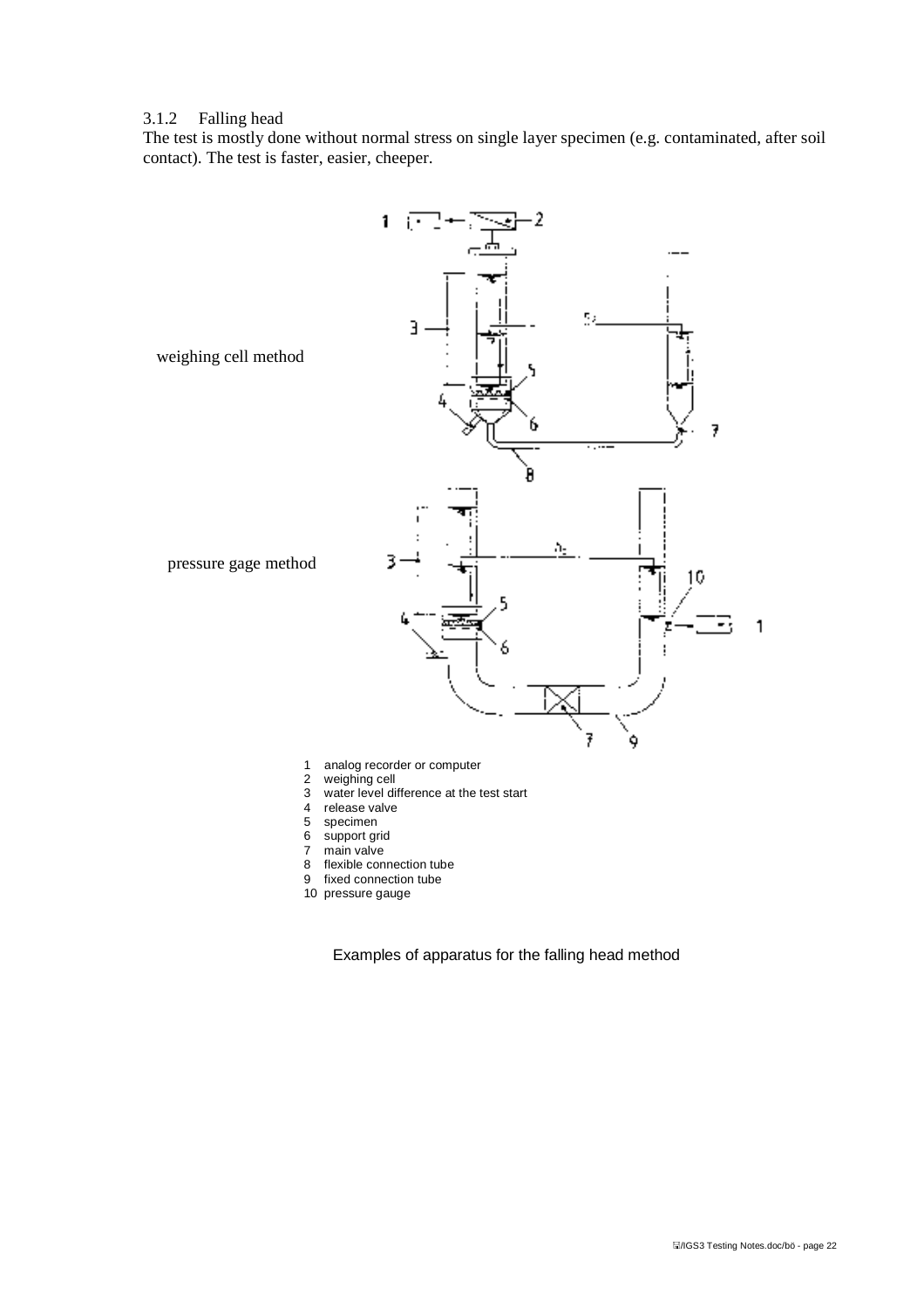#### **3.2 Water flow capacity in their plane (EN ISO 12958 : 1999)**

In drainage applications water is to be transported in the plane of the product. Tests according to EN-ISO or ASTM differ in specimen size, but are genericly identical.



10 oeverflow weirs at hydraulic gradients 0,1 and 1,0

Typical example of apparatus





CEN-apparatus in plane flow Specimen in apparatus (cuspated film) top soft plate, bottom hard plate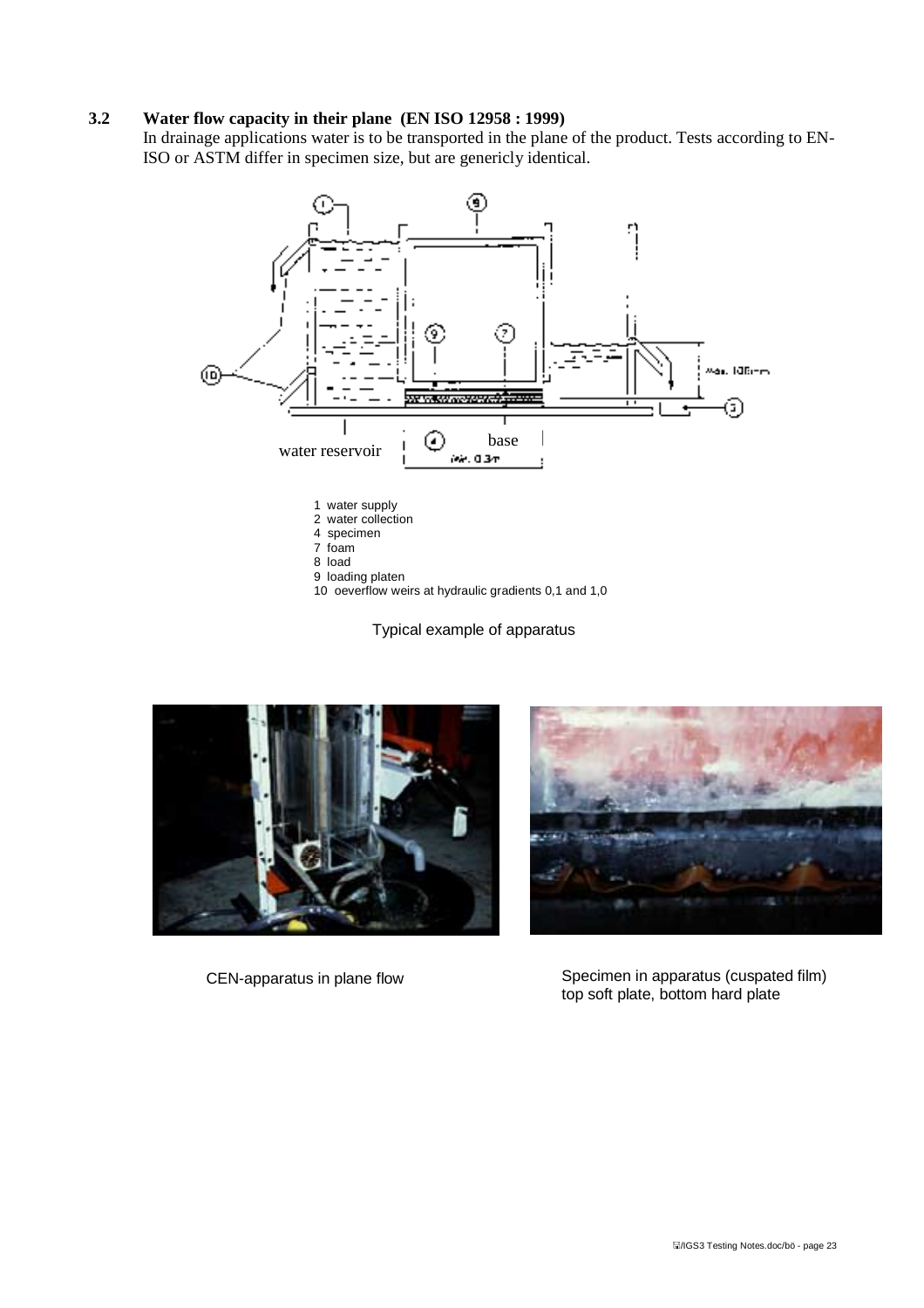

Typical examples of in-plane water flow capacity curves

Flow is measured at constant water head and expressed either as  $k_H$  ( $k_p$ ), unit m/s, or as flow capacity, unit l/s per m width of the product at given gradient. The value is dependent of thickness and thus of time as the materials creep. For a long-term design thickness dependent values have to be measured and matched with compressive creep tests.

#### **3.3 Characteristic opening size (EN ISO 12956 : 1999)**

To determine, which grain particle is passing a geosynthetic and which is retained, a wet sieving test is made with a standard "soil". The material passing is extracted from the water and sieved again. A characteristic value  $O_{90}$  is calculated according to EN ISO 12956.

 $O_{90} = d_{90}$  of material passing the product



Example of sieving device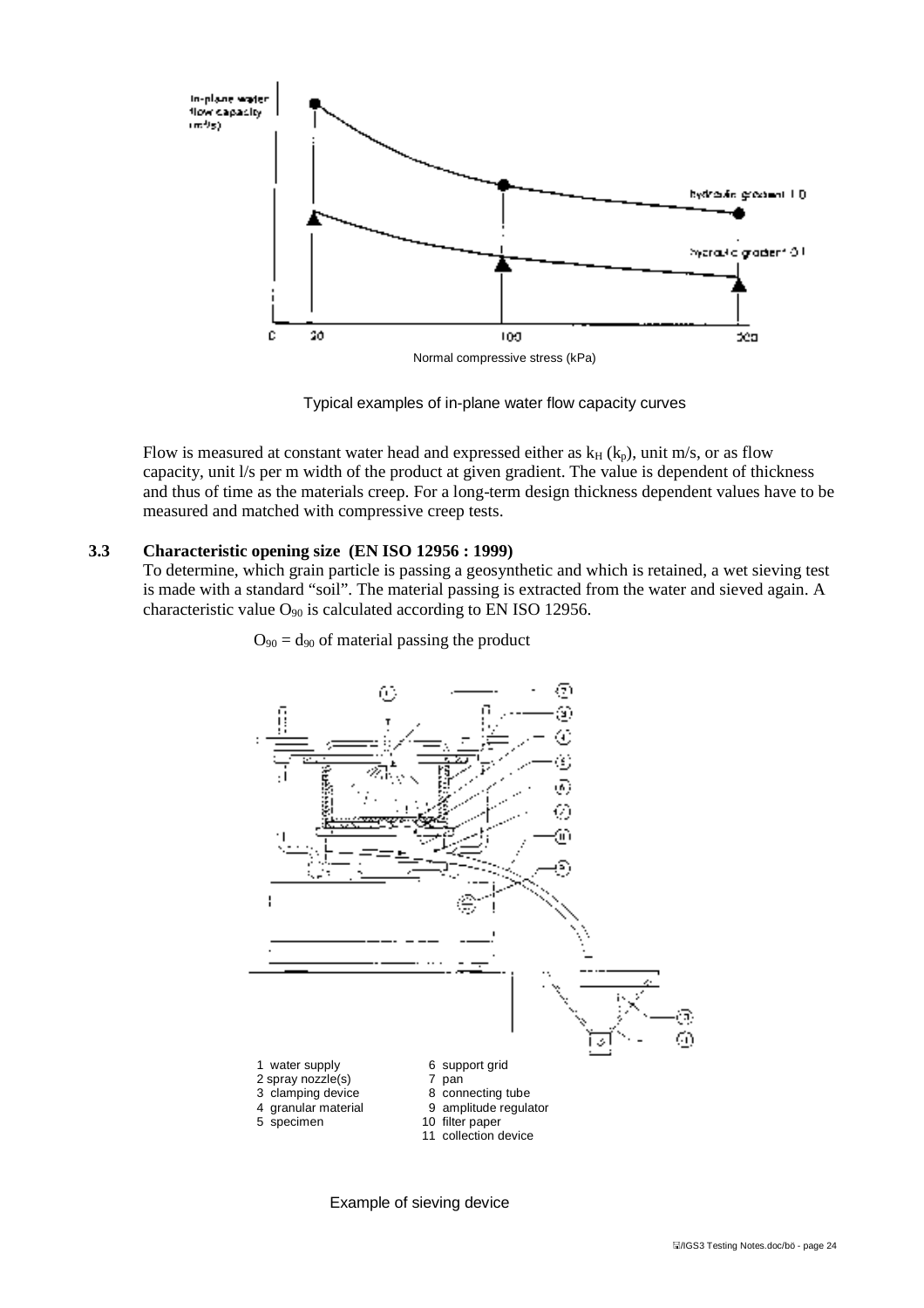Tests according to other standards take single grade sand or glass-spheres to measure similar properties.



Cumulative curve of the granular material passed through the specimen and

#### **4 Durability properties**

Geosynthetics may serve for temporary structures as access roads for construction sites or may be needed temporarily until consolidation of soils. Long-term application is the majority of applications (30 or 60 years are values numbered in UK; more than 120 years are required for landfills in Germany). Therefore durability is an important requirement.

#### **4.1 Resistance to weathering (prEN 12224 : 1996)**

Products exposed uncovered to light and products placed without cover-soil for sometime are tested by artificial weathering. Exposition to UV-light of defined emission spectrum and rain at elevated temperature accelerates the test.



Exposition to natural weathering

Tensile tests after exposition and reference to pristine specimen give tensile strength loss in %.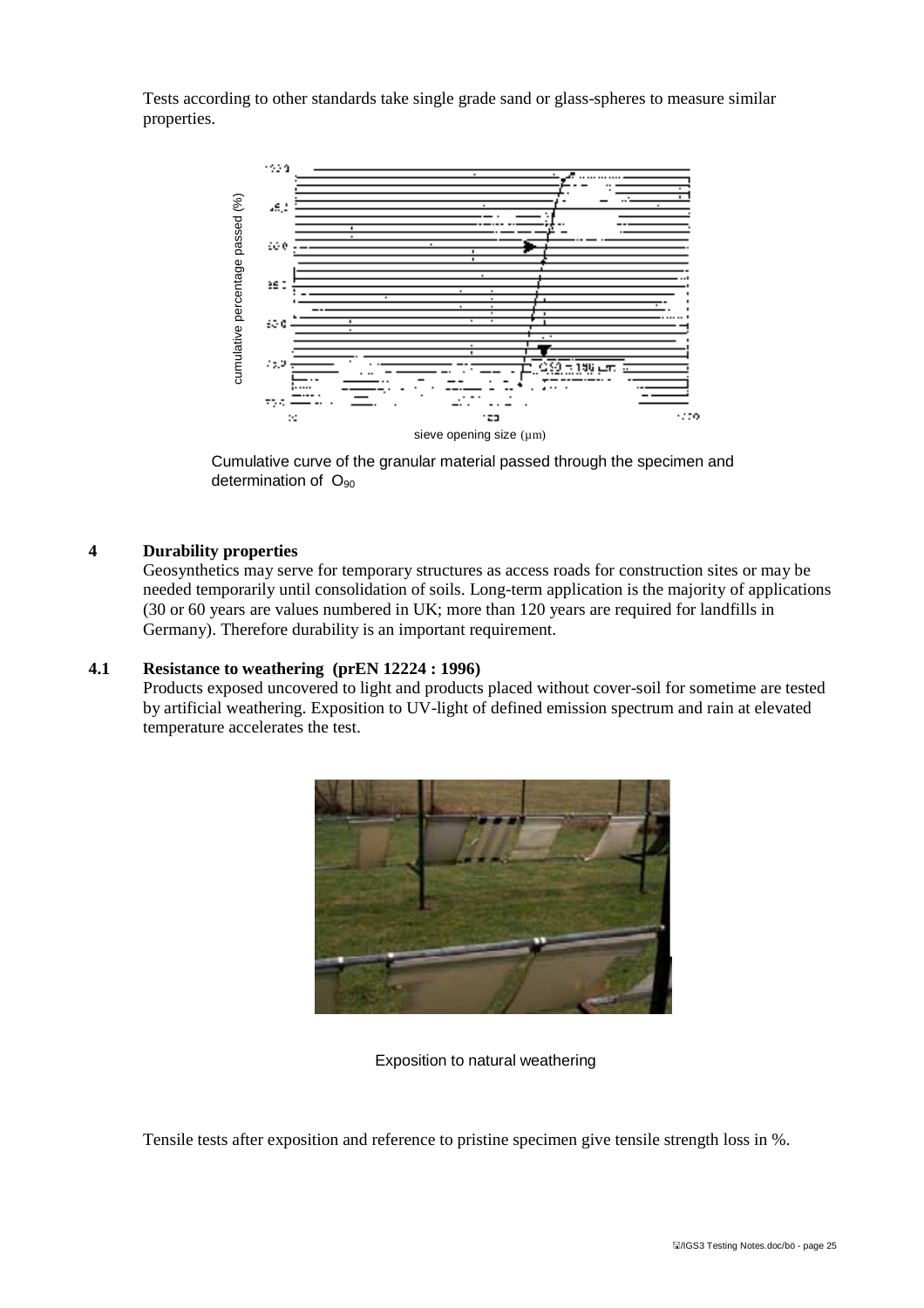

Chamber for artificial weathering

### **4.2 Resistance to microbiological degradation (ENV 12225 : 1996)**

Fungi and bacteria living in soils may attack the polymeric materials used as geosynthetics. (There is no failure reported till now by this). To check the resistance the product to be tested is buried in biologically active soil and after the "soil burial" test residual strength is measured. ENV 12224 gives types of bacteria and environments.

### **4.3 Resistance to liquids (ENV ISO 12960)**

From all chemical attacks two seemed more important to the standards working group. Resistance to hydrolysis for Polyester and resistance to thermal oxidation for Polyolefines.



Immersion of geosynthetics in liquid agents